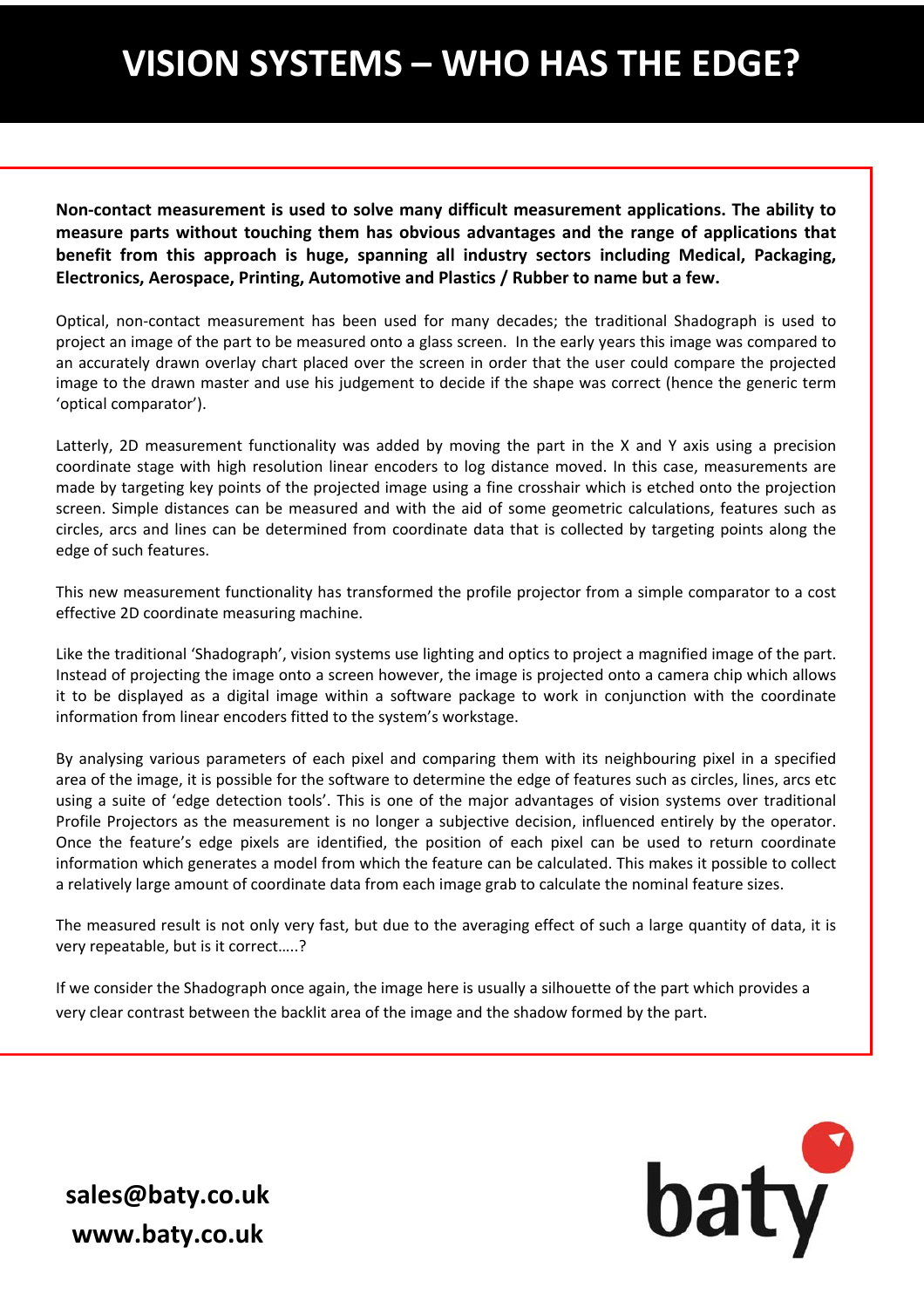If such an image were to be analysed using a typical vision system edge detection algorithm, one would expect to see a sharp change in the characteristics of the pixels as the edge is scanned from light to dark, making it rela‐ tively easy to decide at which point in this transition the data points should be taken i.e. the position of 'the edge'.



This diagram shows how the transition from pixels which are in the light part of the image to pixels in the silhouette might look. The horizontal line represents the value at which the edge data points are 'triggered' .

When considering a surface image of a component, there are usually several edges that may be included in the area defined by the video measurement tool, so how can the vision system user be sure that the software is taking data points on the intended edge?

Sometimes it is possible to mask edges that are not of interest by adjusting the surface lighting so as to hide them in shadow, leaving the desired edge prominent for the software to detect. In order to achieve this it is necessary to have the ability not only to create variable segments of light but to be able to position the segment at the desired radial position relative to the part. Baty's 64 LED segmented lighting was designed to do exactly that and the graphical user interface makes it incredibly easy to use.

There are many times however, when this is not possible. It is essential therefore to have the ability not only to detect multiple edges and distinguish between them, but to know which of them represents the point at which a measurement is to be made.

Baty's Venture systems all feature a 3M Pixel CMOS sensor which, when combined with their zoom optics, results in a pixel size of 0.39 micron at the highest optical magnification. This allows each edge transition to be analysed in sub‐micron steps, resulting in a more accurate result.

baty

**sales@baty.co.uk www.baty.co.uk**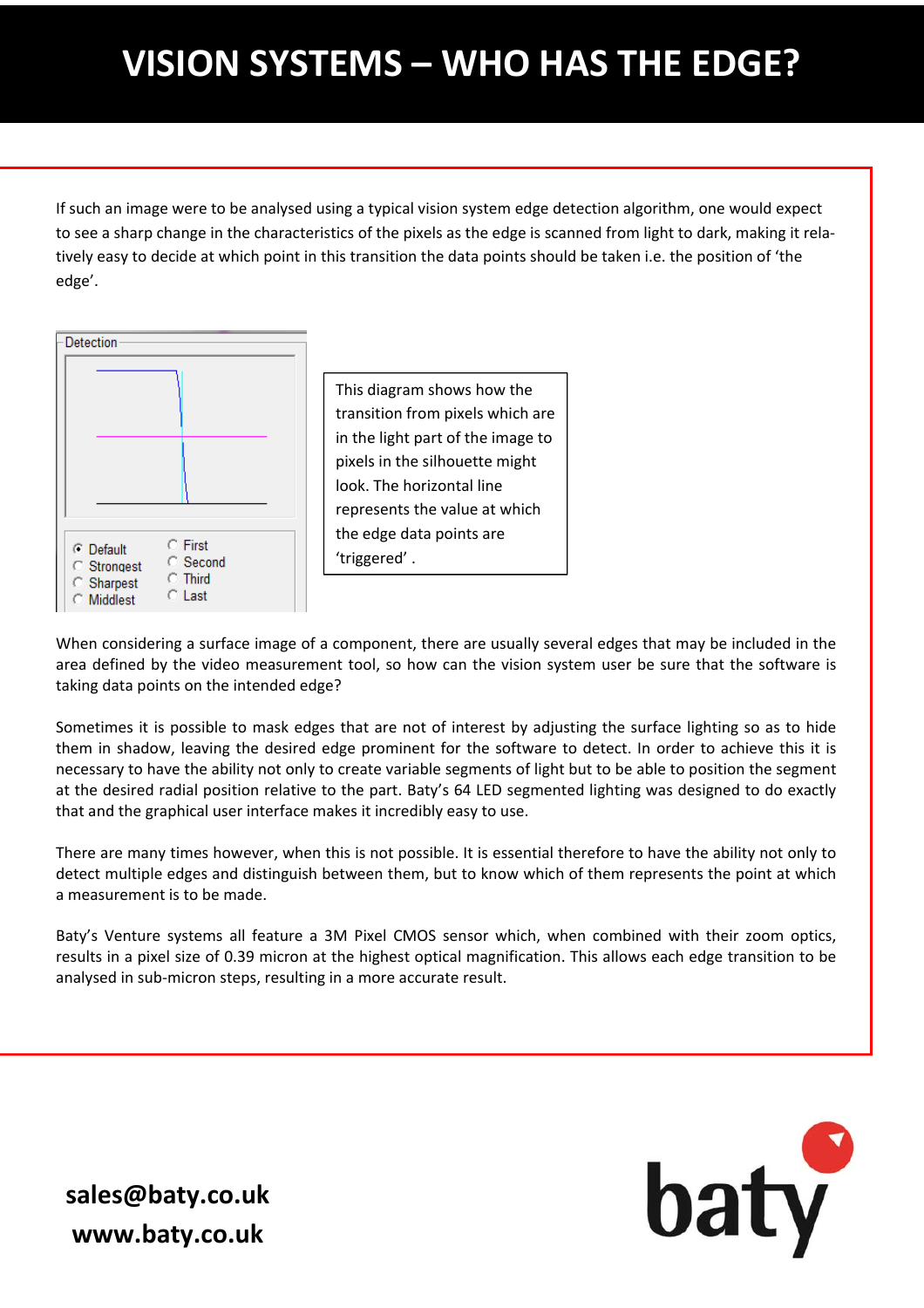

On the above example, we can see that there are two obvious edges and this is also represented by the graphic. Baty's segmented LED lighting has been used to create a good contrast but, due to the bright reflected surface of the top plane, the pixels that offer the highest level of contrast are not on the desired edge.

Using 'standard' edge detection criterion a vision system might return the data points as shown in red.

The normal approach here would be to narrow the scanning width of the edge detection tool so as to exclude this reflective area forcing the software to only consider and interpret a single edge. The problem with this is that at the high magnification required to achieve accurate edge detection, such a small scanning width might only equate to a few tenths of a millimetre. When a large batch of components is measured, if each part is not positioned precisely in a fixture, or indeed if the dimensional range from one part to another varies significantly, this feature may fall completely outside of the scanning range of the tool, the measurement cannot be made and the automated inspection stops requiring some kind of manual intervention by the operator.

All models in Baty's range of vision systems use the same lighting, camera and optics. The edge detection algorithms in our Fusion metrology software were developed in conjunction with these key components and optimised accordingly. The software features advanced edge detection controls that allow the user to teach the system the edge that is of interest and how to recognise it when compared to similar edges that surround it. Unique edge detection parameters can be taught for every measurement, if required. These are automatically saved along with lighting and camera parameters for every measurement so that the same measurement conditions are used each time the inspection program is run.

baty

**sales@baty.co.uk www.baty.co.uk**